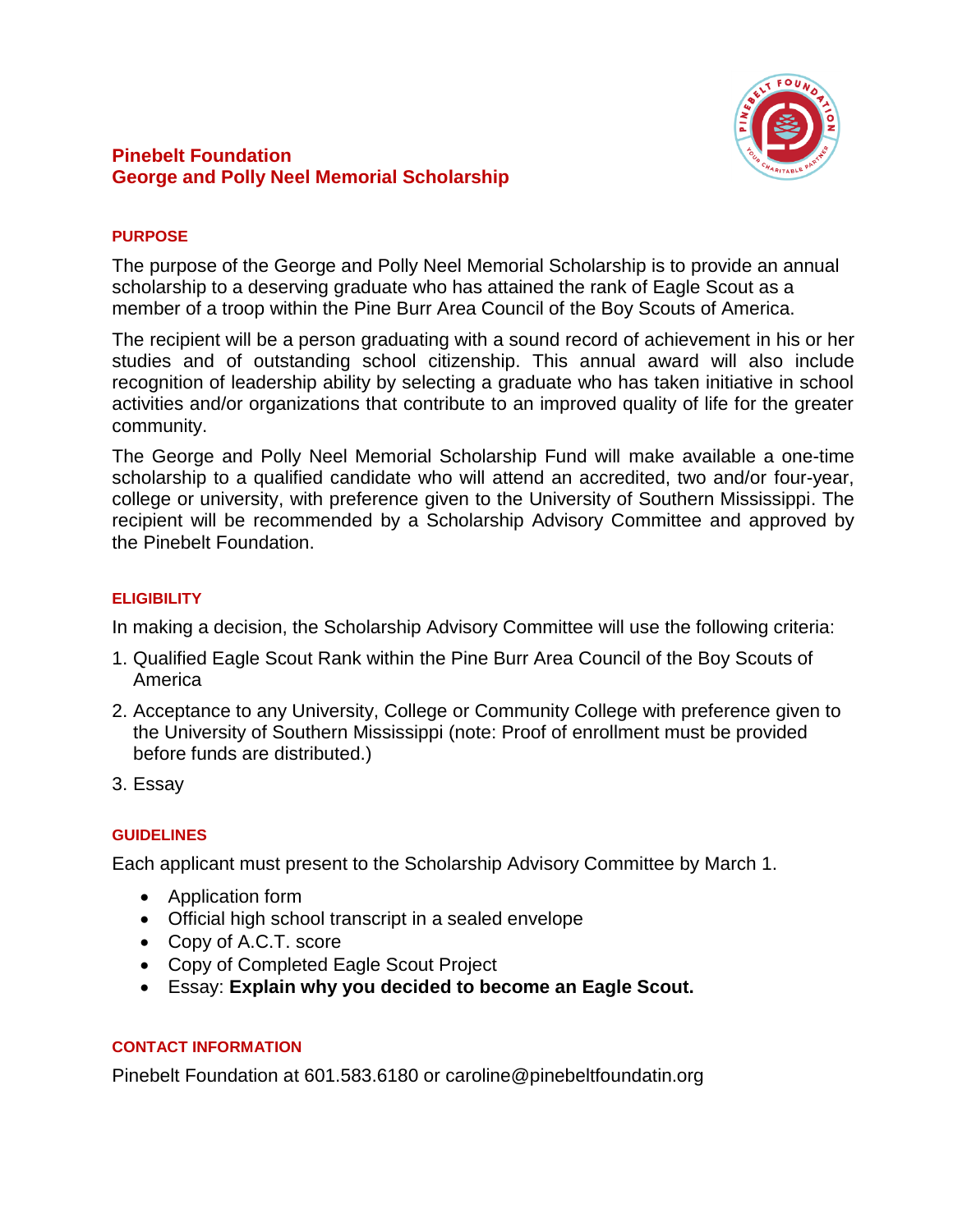# **The George and Polly Neel Memorial Scholarship Fund**



# **SCHOLARSHIP APPLICATION**

|                                                                                           | High School Attended/ Attending: _______________________________Graduated Date: ____________ |  |
|-------------------------------------------------------------------------------------------|----------------------------------------------------------------------------------------------|--|
|                                                                                           |                                                                                              |  |
| Current GPA: _____________                                                                |                                                                                              |  |
| ACT Score: ________________ or SAT Score: _____________                                   |                                                                                              |  |
|                                                                                           |                                                                                              |  |
|                                                                                           |                                                                                              |  |
|                                                                                           |                                                                                              |  |
| List honors/awards/scholastic achievements that you have received in the last four years: |                                                                                              |  |

| Award/Honor/Achievement | Year Received |
|-------------------------|---------------|
|                         |               |
|                         |               |
|                         |               |
|                         |               |